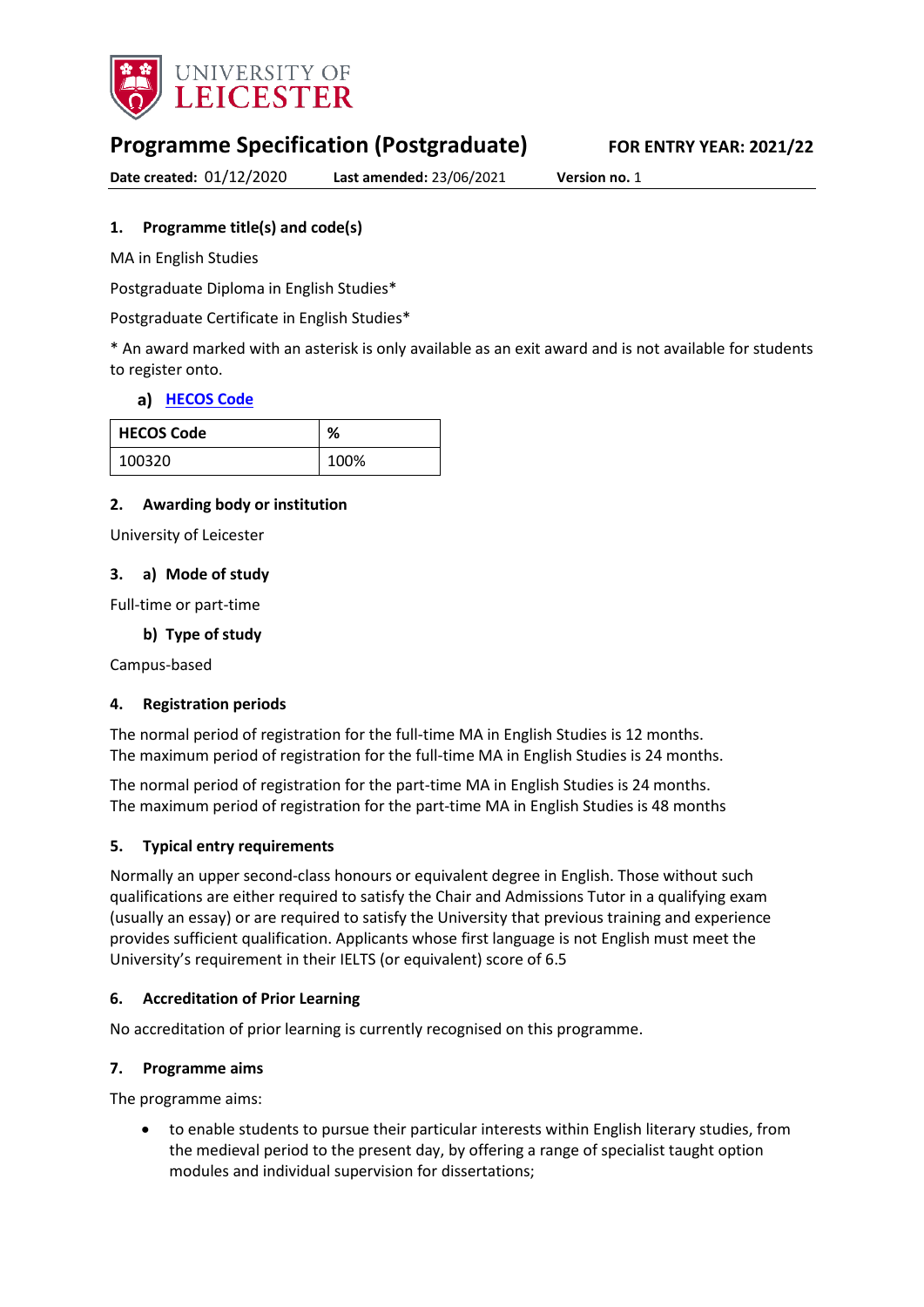- to equip students with advanced research skills in order to enable them to carry out independent research to postgraduate standard;
- to facilitate independent scholarly enquiry, thinking and judgement;
- to prepare student for future careers or further postgraduate work by enhancing transferable skills including: accessing, retrieving and evaluating information from a range of sources; presenting material clearly and effectively in both oral and written formats; managing and organising time.

#### **8. Reference points used to inform the programme specification**

- QAA Benchmarking Statement
- Framework for Higher Education Qualifications (FHEQ)
- UK Quality Code for Higher Education
- [University Learning](https://www2.le.ac.uk/offices/sas2/quality/learnteach) Strategy
- [University Assessment Strategy](https://www2.le.ac.uk/offices/sas2/quality/learnteach)
- University of Leicester Periodic Developmental Review Report
- External Examiners' reports (annual)
- United Nations Education for Sustainable Development Goals
- Student Destinations Data

#### **9. Programme Outcomes**

Unless otherwise stated, programme outcomes apply to all awards specified in [1.](#page-0-0) Programme title(s).

#### **Discipline specific knowledge and competencies**

i) Knowledge

| <b>Intended Learning</b><br><b>Outcomes</b>                                                                                | <b>Teaching and Learning Methods</b>                     | <b>How Demonstrated?</b>                                                                                                       |
|----------------------------------------------------------------------------------------------------------------------------|----------------------------------------------------------|--------------------------------------------------------------------------------------------------------------------------------|
| Demonstrate detailed<br>knowledge of specific periods<br>and types of literature, and of<br>associated critical discourse. | Seminars, private study and<br>dissertation supervision. | Essays, presentations, and<br>dissertation: e.g. EN7241 Authorship<br>and Authority; Option module<br>specifications; EN7227/8 |
| Demonstrate an understanding<br>of research methods<br>appropriate to these periods or<br>topics.                          |                                                          | Dissertations.                                                                                                                 |

#### ii) Concepts

| <b>Intended Learning</b><br><b>Outcomes</b>                                                                                                                                                                                                                                                                                               | <b>Teaching and Learning Methods</b>                     | <b>How Demonstrated?</b>                                                                                                                                            |
|-------------------------------------------------------------------------------------------------------------------------------------------------------------------------------------------------------------------------------------------------------------------------------------------------------------------------------------------|----------------------------------------------------------|---------------------------------------------------------------------------------------------------------------------------------------------------------------------|
| Demonstrate an understanding<br>of the editorial and contextual<br>issues affecting interpretation,<br>the processes surrounding the<br>production, transmission, and<br>reception of texts at different<br>periods, and an ability to carry<br>out formal and thematic<br>analysis of literary<br>representations of different<br>kinds. | Seminars, private study and<br>dissertation supervision. | Essays (notably ILOs for EN7723<br>Editing and Textual Cultures),<br>presentations (including EN7227/8<br>dissertation presentations), and<br>dissertation writing. |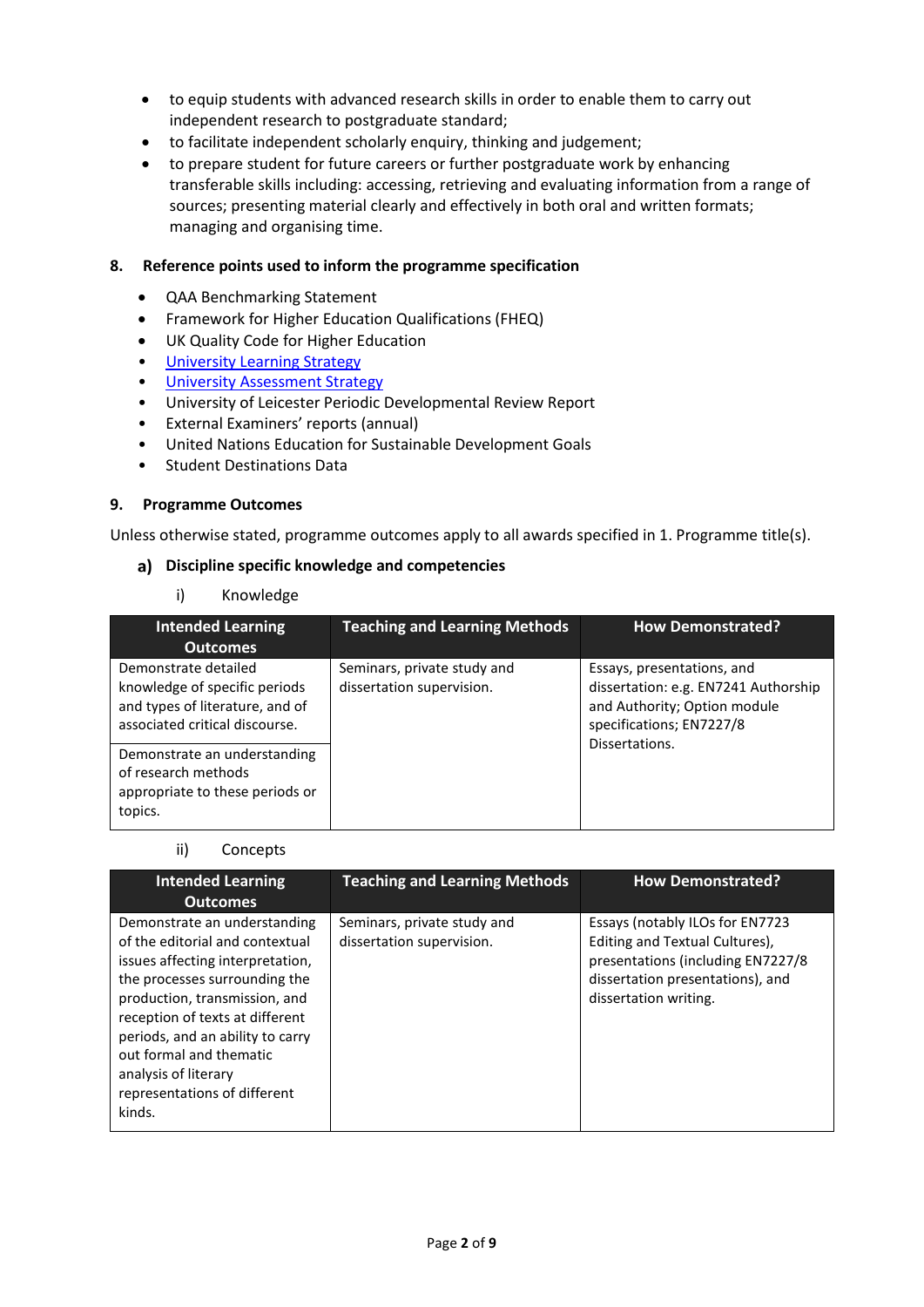# iii) Techniques

| <b>Intended Learning</b><br><b>Outcomes</b>                                                                            | <b>Teaching and Learning Methods</b>                                                                       | <b>How Demonstrated?</b>                                                                                                |
|------------------------------------------------------------------------------------------------------------------------|------------------------------------------------------------------------------------------------------------|-------------------------------------------------------------------------------------------------------------------------|
| Demonstrate skills in practice<br>textual analysis, editing and<br>contextualisation, and<br>compiling bibliographies. | 10-week Research Methods and<br>Writing Skills module, comprising of<br>seminars, workshops, and lectures. | Essays, presentations, and<br>dissertation. Notably, ILOs featured<br>on EN7001 'Research Methods',<br>EN7223 'Editing' |

iv) Critical analysis

| <b>Intended Learning</b><br><b>Outcomes</b>                                                                                                            | <b>Teaching and Learning Methods</b>                      | <b>How Demonstrated?</b>                                                                                                                              |
|--------------------------------------------------------------------------------------------------------------------------------------------------------|-----------------------------------------------------------|-------------------------------------------------------------------------------------------------------------------------------------------------------|
| Analyse and evaluate a range of<br>primary and secondary sources,<br>and incorporate relevant<br>material into written work and<br>oral presentations. | Seminars, private study, and<br>dissertation supervision. | Essays, presentations, and<br>dissertation. See, for example, ILOs<br>for all literature Options, EN7223<br>'Editing', and EN7227/8<br>Dissertations. |

## v) Presentation

| <b>Intended Learning</b><br><b>Outcomes</b>                                                                                 | <b>Teaching and Learning Methods</b>                     | <b>How Demonstrated?</b>                                         |
|-----------------------------------------------------------------------------------------------------------------------------|----------------------------------------------------------|------------------------------------------------------------------|
| Present information clearly and<br>effectively, both orally and in<br>written form, to a high-quality<br>graduate standard. | Seminars, private study and<br>dissertation supervision. | Essays, presentations and<br>dissertation. ILOs for all modules. |

# vi) Appraisal of evidence

| <b>Intended Learning</b><br><b>Outcomes</b>                               | <b>Teaching and Learning Methods</b> | <b>How Demonstrated?</b>                                                                                                                                                 |
|---------------------------------------------------------------------------|--------------------------------------|--------------------------------------------------------------------------------------------------------------------------------------------------------------------------|
| Discriminate between<br>competing critical sources in<br>different media. | Seminars and private study.          | Essays, presentations and<br>dissertation. Notably ILOs for<br>EN7223 (involving reflection on<br>interpretation of critical editions in<br>electronic and print media). |

# **b)** Transferable skills

# i) Research skills

| <b>Intended Learning</b><br><b>Outcomes</b>                                                                                       | <b>Teaching and Learning Methods</b>                                                                                       | <b>How Demonstrated?</b>                                                                                                                                                               |
|-----------------------------------------------------------------------------------------------------------------------------------|----------------------------------------------------------------------------------------------------------------------------|----------------------------------------------------------------------------------------------------------------------------------------------------------------------------------------|
| Locate and retrieve information<br>relevant to the task in hand,<br>analyse and marshal complex<br>ideas, and report on findings. | Research Methods and Writing Skills<br>module, assessed and unassessed<br>dissertation presentation sessions,<br>seminars. | EN7227/8 presentations and<br>dissertation; presentation<br>EN7001'Research Methods'; Essays<br>on modules such as EN7223 'Editing',<br>EN7241 'Authorship and Authority',<br>Options. |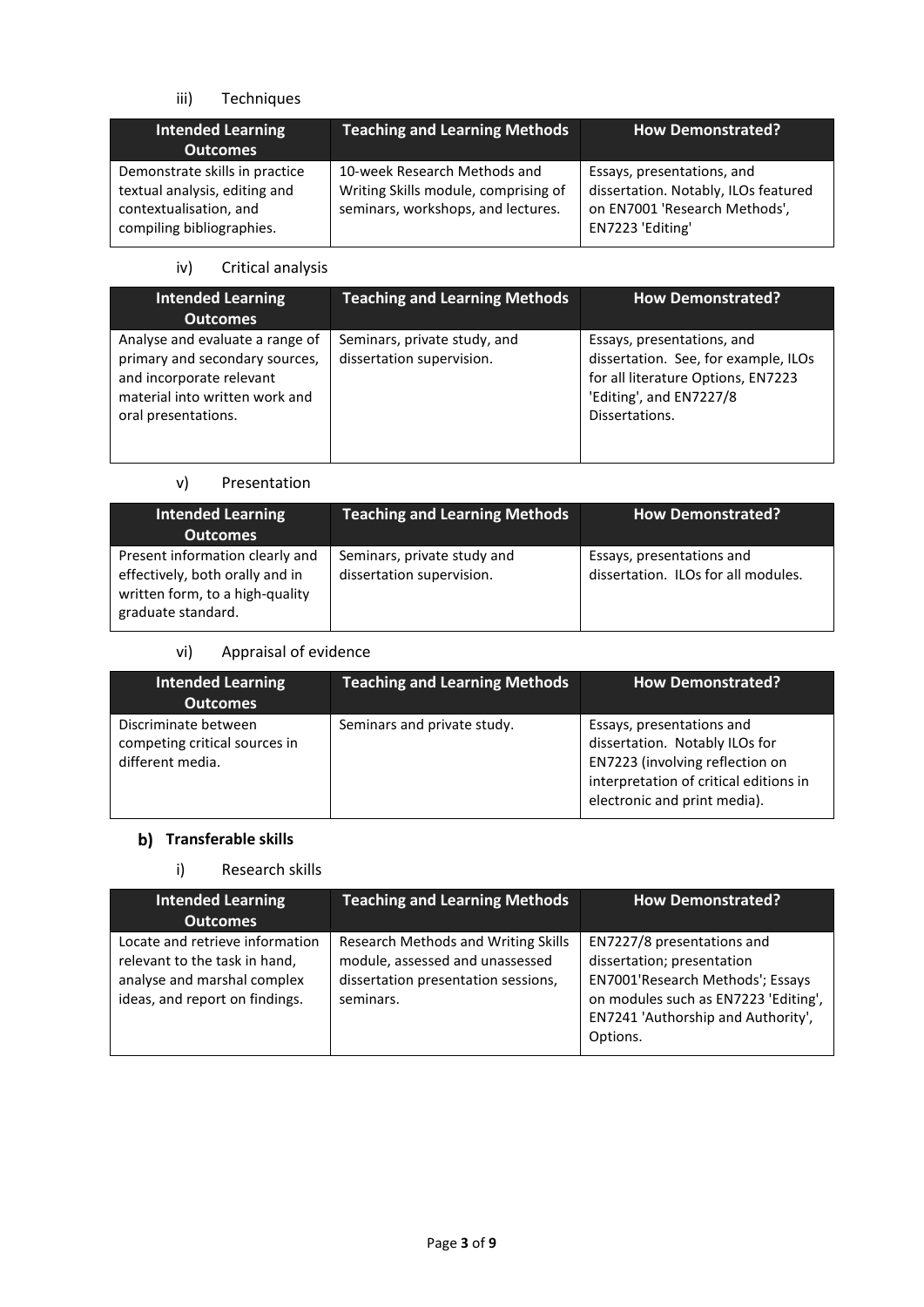# ii) Communication skills

| <b>Intended Learning</b><br><b>Outcomes</b>                                                       | <b>Teaching and Learning Methods</b>                                                                                                     | <b>How Demonstrated?</b>                                                                                                               |
|---------------------------------------------------------------------------------------------------|------------------------------------------------------------------------------------------------------------------------------------------|----------------------------------------------------------------------------------------------------------------------------------------|
| Present ideas with clarity and in<br>an appropriate register, both<br>orally and in written form. | <b>Presentation for Research Methods</b><br>and Writing Skills module, assessed<br>and unassessed dissertation<br>presentation sessions. | Essays; EN7001 'Research Methods'<br>presentation; EN7227/8 assessed<br>and unassessed dissertation<br>presentations and dissertation. |

## iii) Data presentation

| <b>Intended Learning</b><br><b>Outcomes</b>                                                                 | <b>Teaching and Learning Methods</b>                                                                           | <b>How Demonstrated?</b>                                                                                                                                                                                        |
|-------------------------------------------------------------------------------------------------------------|----------------------------------------------------------------------------------------------------------------|-----------------------------------------------------------------------------------------------------------------------------------------------------------------------------------------------------------------|
| Demonstrate familiarity with<br>means of data presentation<br>appropriate to different kinds of<br>material | Research Methods and Writing Skills<br>module, assessed and unassessed<br>dissertation presentation, seminars. | Essays across modules, notably<br>EN7223 'Editing,' requiring reflection<br>on critical editions; EN7001<br>'Research Methods' presentation;<br>EN7227/8 assessed and unassessed<br>dissertation presentations. |

# iv) Information technology

| <b>Intended Learning</b><br><b>Outcomes</b>                                                                                                                                                        | <b>Teaching and Learning Methods</b>                                                                    | <b>How Demonstrated?</b>                                                                |
|----------------------------------------------------------------------------------------------------------------------------------------------------------------------------------------------------|---------------------------------------------------------------------------------------------------------|-----------------------------------------------------------------------------------------|
| Ability to present research<br>clearly and effectively using<br>appropriate IT skills. Locate and<br>critically assess relevant<br>research materials in electronic<br>databases and the internet. | Research Methods and Writing Skills<br>module; seminars; supervised<br>research; presentation sessions. | Essays, oral presentations,<br>dissertation, pre-dissertation<br>proposal presentation. |

# v) Problem solving

| <b>Intended Learning</b><br><b>Outcomes</b>                                                                                                                                                                                            | <b>Teaching and Learning Methods</b>                                                                    | <b>How Demonstrated?</b>                                 |
|----------------------------------------------------------------------------------------------------------------------------------------------------------------------------------------------------------------------------------------|---------------------------------------------------------------------------------------------------------|----------------------------------------------------------|
| Ability to locate, organise and<br>marshal evidence, report on<br>findings; understanding and<br>analysis of complex ideas.<br>Respond clearly and confidently<br>in group work and seminar<br>presentations, as well as<br>assessment | Research Methods and Writing Skills<br>module; seminars; supervised<br>research; presentation sessions. | Essays, oral presentations, group<br>work, dissertation. |

# vi) Working relationships

| <b>Intended Learning</b>                                                                                                                                | <b>Teaching and Learning Methods</b> | <b>How Demonstrated?</b>                                                                                                                                 |
|---------------------------------------------------------------------------------------------------------------------------------------------------------|--------------------------------------|----------------------------------------------------------------------------------------------------------------------------------------------------------|
| Outcomes                                                                                                                                                |                                      |                                                                                                                                                          |
| Participate in large and small<br>group discussions and give<br>constructive feedback on<br>formal and informal<br>presentations by others<br>students. | Seminars and presentation sessions.  | seminar participation; EN7227/8<br>dissertation modules, requiring<br>participation in practice sessions for<br>assessed and formative<br>presentations. |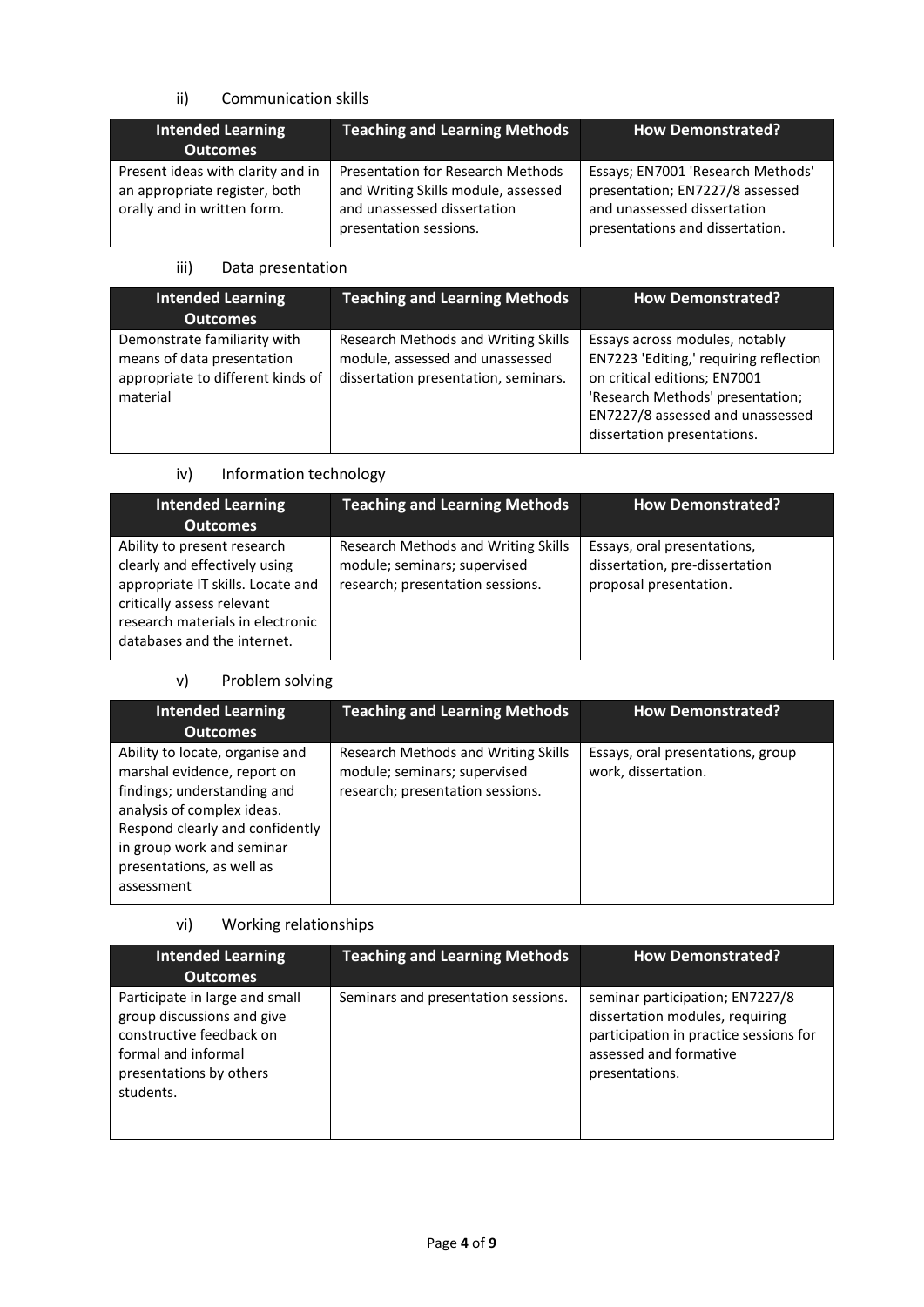## vii) Managing learning

| <b>Intended Learning</b><br><b>Outcomes</b>                             | <b>Teaching and Learning Methods</b>         | <b>How Demonstrated?</b>                                        |
|-------------------------------------------------------------------------|----------------------------------------------|-----------------------------------------------------------------|
| Balance preparation and<br>assessment demands of<br>concurrent modules. | Seminar and meetings with personal<br>tutor. | Seminar participation and prompt<br>submission of written work. |

#### viii) Career management

| <b>Intended Learning</b><br><b>Outcomes</b>                                                                                                            | <b>Teaching and Learning Methods</b>                  | <b>How Demonstrated?</b>                                                                                                              |
|--------------------------------------------------------------------------------------------------------------------------------------------------------|-------------------------------------------------------|---------------------------------------------------------------------------------------------------------------------------------------|
| Consideration of career plans;<br>self-reflection in terms of<br>intellectual and personal<br>strengths and weaknesses;<br>awareness of career options | Personal Tutor system; Career<br>Development Service. | self-reflection in the context of<br>Personal Tutor meetings and on<br>modules (e.g. EN7223 seminar<br>featuring editorial job roles) |

## **10. Special features**

This programme will give students the option of choosing to take either a 15,000 word or 25,000 word dissertation, depending on other modules chosen. The programme will therefore provide a solid foundation for further postgraduate study and will also appeal to those intending to pursue careers in other areas.

## **11. Indicators of programme quality**

The MA English Studies offers students the opportunity to work across the wide range of specialisms in English literature covered by staff within the School of Arts. Staff based in English can offer expert teaching and supervision in all periods of English literature from the late medieval to the present. This MA programme is designed to provide a strong grounding in research methods that can be applied to all periods of English literature.

External Examiners have confirmed that the assessment strategy, standard of achievement, design and delivery of the curriculum are effective and of similar standard to other comparable programmes in the sector

### **12. Criteria for award and classification**

This programme follows the standard scheme of taught postgraduate award and classification set out i[n Senate Regulations](http://www.le.ac.uk/senate-regulations) – see the version of *Senate Regulation 6 governing taught postgraduate programmes of study* relevant to year of entry.

### **13. Progression points**

As defined i[n Senate Regulations](http://www.le.ac.uk/senate-regulation6) - refer to the version of *Senate Regulation 6 governing taught postgraduate programmes of study* relevant to year of entry.

A Board of Examiners meeting will convene at the conclusion of the taught part of the course, to assess whether students can proceed to the dissertation stage in line with the requirements set out in regulations governing taught postgraduate programmes. In accordance with Senate Regulation 6, cases where a student has failed to meet a requirement to progress he or she will be required to withdraw from the course and a recommendation will be made to the Board of Examiners for an intermediate award where appropriate.

### **14. Rules relating to re-sits or re-submissions**

As defined i[n Senate Regulations](http://www.le.ac.uk/senate-regulation6) - refer to the version of *Senate Regulation 6 governing taught postgraduate programmes of study* relevant to year of entry.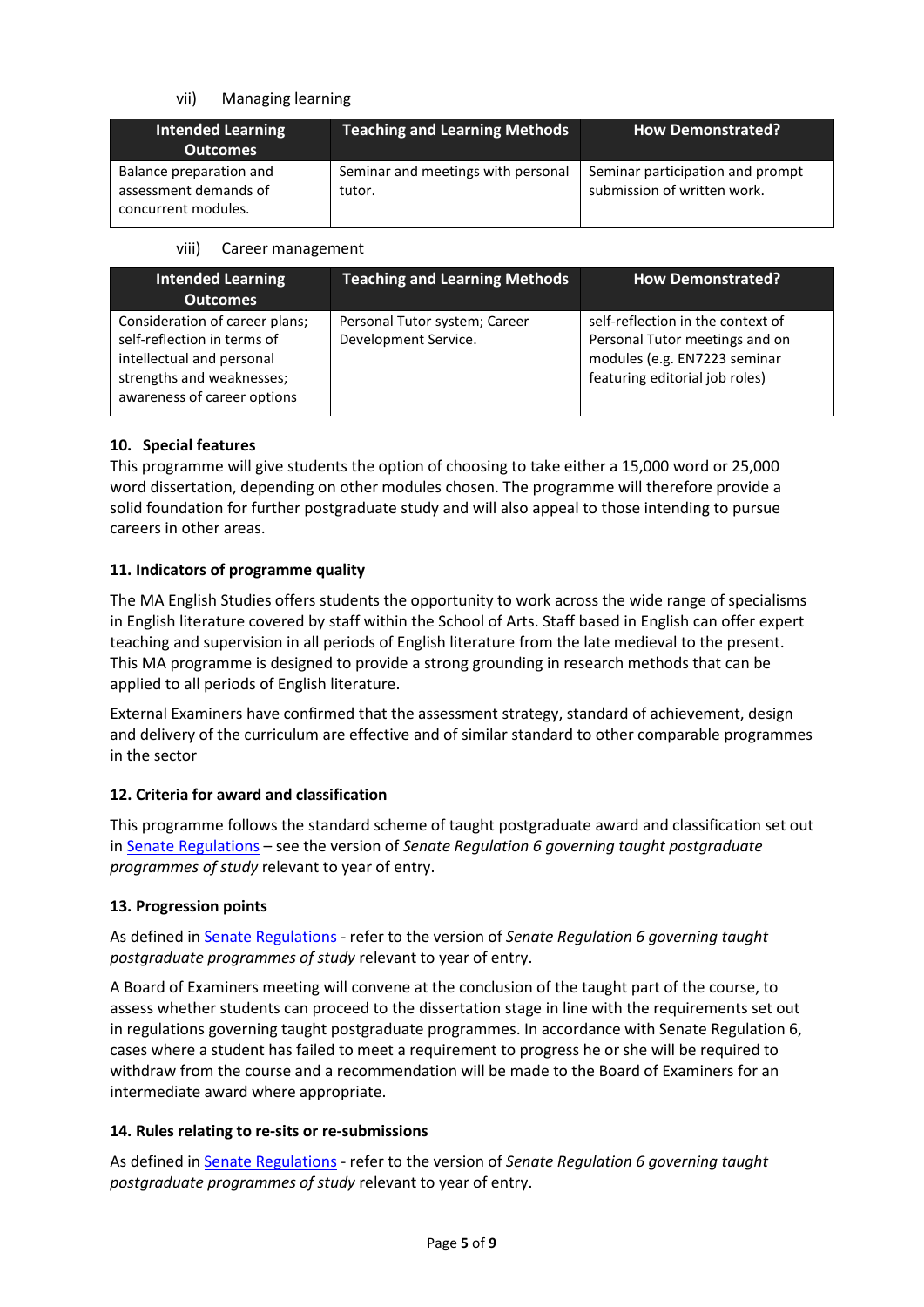# **15. External Examiners reports**

The details of the External Examiner(s) for this programme and the most recent External Examiners' reports for this programme can be found at **exampapers@Leicester** [log-in required]

# **16. Additional features** (e.g. timetable for admissions)

N/A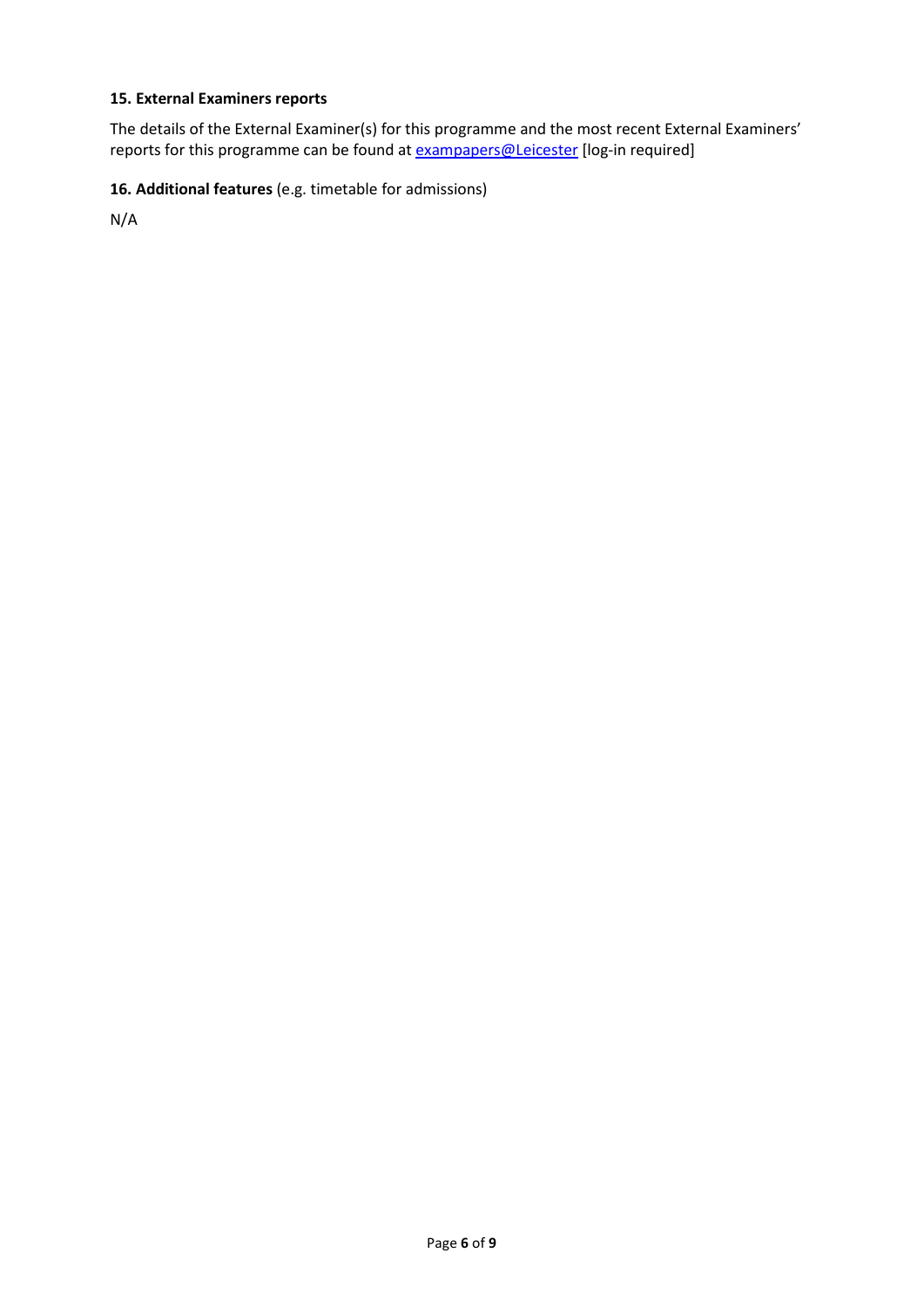

# **Programme Specification (Postgraduate) FOR ENTRY YEAR:** Choose an item.

**Date created:** Click or tap here to enter text. **Last amended:** Click or tap to enter a date. **Version no.** Choose an item.

# **Appendix 1: Programme structure (programme regulations)**

The University regularly reviews its programmes and modules to ensure that they reflect the current status of the discipline and offer the best learning experience to students. On occasion, it may be necessary to alter particular aspects of a course or module.

MA English Studies

### **Credit breakdown**

| <b>Status</b>        | Semester 1         | Semester 2         | <b>Other delivery</b><br>period |                                                                                                                                 |
|----------------------|--------------------|--------------------|---------------------------------|---------------------------------------------------------------------------------------------------------------------------------|
| Core taught          | 45 credits         | 30 credits         | Choose an<br>item.              |                                                                                                                                 |
| Optional             | 15 credits         | 30 credits         | n/a                             |                                                                                                                                 |
| Dissertation/project | Choose an<br>item. | Choose an<br>item. | 60 credits                      | 90 credits:<br>students taking<br>the 90-credit<br>dissertation do<br>not take 30-<br>credit core<br>module in<br>semester two. |

180 credits in total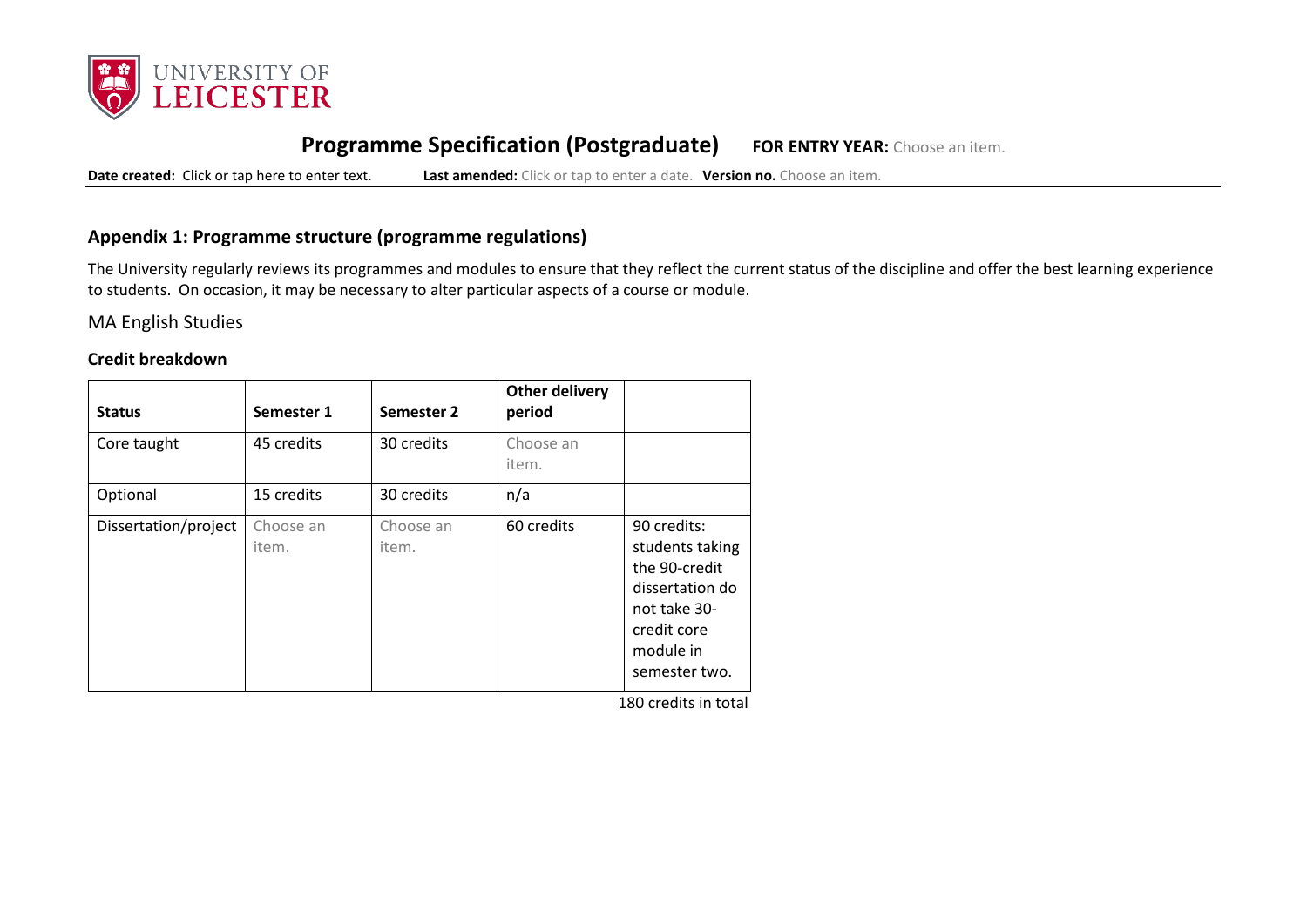## **Level 7/Year 1 2020/21**

#### Core modules

| <b>Delivery period</b> | Code   | <b>Title</b>                               | <b>Credits</b> |
|------------------------|--------|--------------------------------------------|----------------|
| Semester 1             | EN7001 | <b>Research Methods and Writing Skills</b> | 15 credits     |
| Semester 1             | EN7223 | <b>Editing and Textual Cultures</b>        | 30 credits     |
| Semester 2             | EN7241 | Authorship and Authority                   | 30 credits     |
| Term 3                 | EN7227 | Dissertation                               | 60 credits     |
| Term 3                 | EN7228 | Dissertation                               | 90 credits     |

### **Notes**

Students may either study EN7241 Authors and Authority, 45 credits of optional modules and a 60-credit (15,000-word) EN7227 Dissertation, OR study 45 credits of optional modules and a 90-credit (25,000-word) EN7228 Dissertation.

Full-time students take one optional module in Semester 1 and two optional modules in Semester 2.

Part-time students choosing the 60-credit Dissertation take 'Research Methods and Writing Skills', 'Editing and Textual Cultures' and 'Authorship and Authority' in year 1, and their Options and Dissertation in year 2. Part-time students choosing the 90-credit Dissertation take 'Research Methods and Writing Skills', 'Editing and Textual Cultures' in semester 1 of the first year, and normally 2 Option modules in semester 2 of the first year; to be followed by their dissertation and 1 Option module in their second year.

### Option modules

| Delivery period | Code   | <b>Title</b>                                                                          | <b>Credits</b> |
|-----------------|--------|---------------------------------------------------------------------------------------|----------------|
| Semester 1      | EN7242 | Old Haunts: The Ghost Story in Medieval and Early Modern Culture                      | 15 Credits     |
| Semester 2      | EN7246 | Roman Remains: Classical Antiquity in the Drama of Shakespeare and his Contemporaries | 15 credits     |
| Semester 2      | EN7XXX | Abolition and Adventure: Narratives of the Atlantic World                             | 15 credits     |

### **Notes**

Students can also select Options from two other MA programmes (see below).